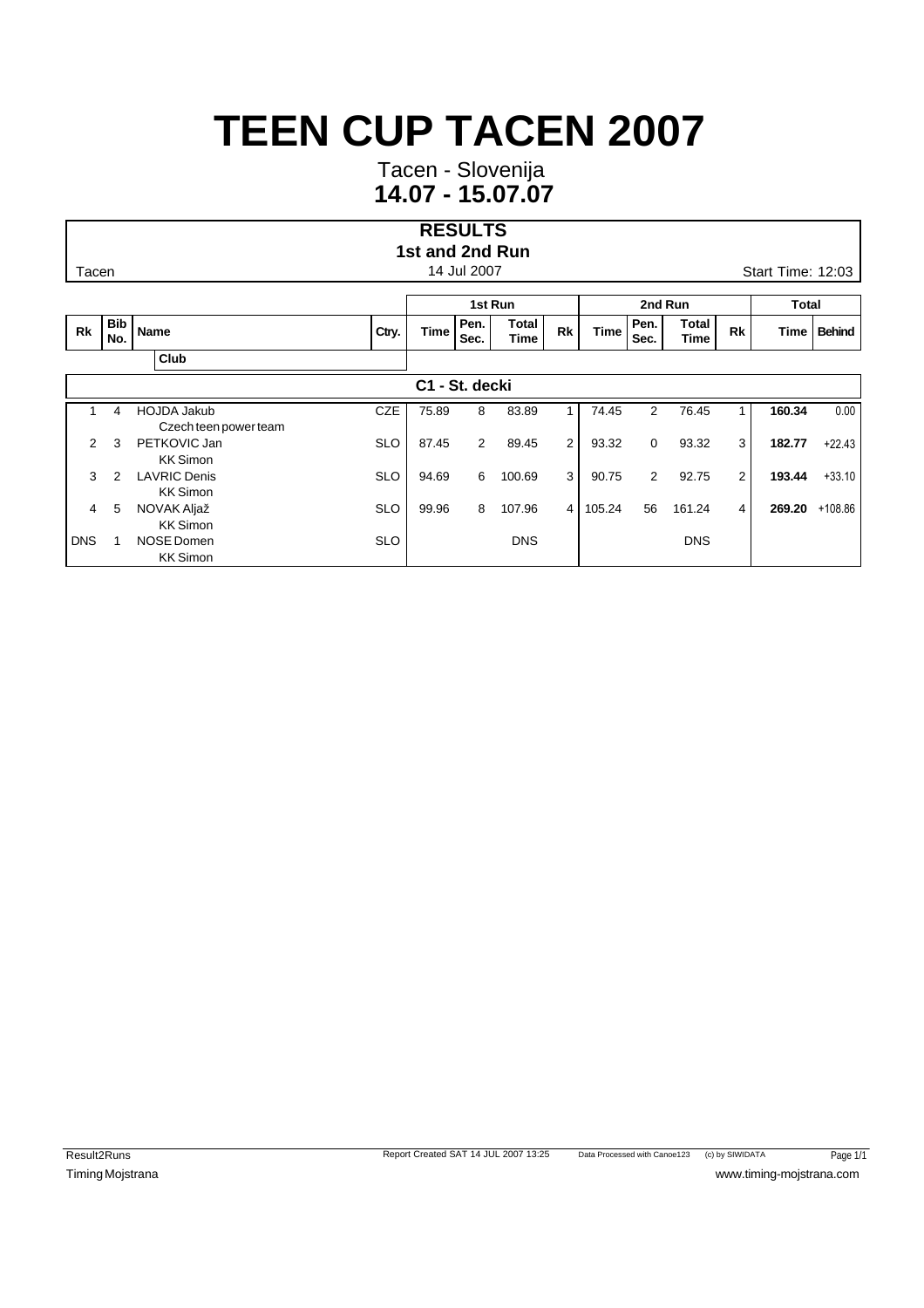Tacen - Slovenija **14.07 - 15.07.07**

### **UNOFFICIAL RESULTS**

### **1st and 2nd Run**

|           |                   |                                                      |            |                            | 1st Run      |               |                | 2nd Run     |              |                      |           | Total  |               |
|-----------|-------------------|------------------------------------------------------|------------|----------------------------|--------------|---------------|----------------|-------------|--------------|----------------------|-----------|--------|---------------|
| <b>Rk</b> | <b>Bib</b><br>No. | Name                                                 | Ctry.      | <b>Time</b>                | Pen.<br>Sec. | Total<br>Time | Rk             | <b>Time</b> | Pen.<br>Sec. | Total<br><b>Time</b> | <b>Rk</b> | Time   | <b>Behind</b> |
|           |                   | Club                                                 |            |                            |              |               |                |             |              |                      |           |        |               |
|           |                   |                                                      |            | C <sub>2</sub> - St. decki |              |               |                |             |              |                      |           |        |               |
|           | 16                | STRNAD Jaroslav/HODJA Jakub<br>Czech teen power team | <b>CZE</b> | 82.40                      | 4            | 86.40         |                | 85.48       | 6            | 91.48                |           | 177.88 | 0.00          |
|           | 15                | LAVRIC Denis/PETKOVIC Jan<br><b>KK Simon</b>         | <b>SLO</b> | 102.06                     | 10           | 112.06        | 3              | 96.01       | 8            | 104.01               | 2         | 216.07 | $+38.19$      |
| 3         | 14                | FRIDEL Michal/MALEK Andrej<br><b>SPK-Bratislava</b>  | <b>SVK</b> | 107.13                     | 2            | 109.13        | $\overline{2}$ | 114.09      | 10           | 124.09               | 3         | 233.22 | $+55.34$      |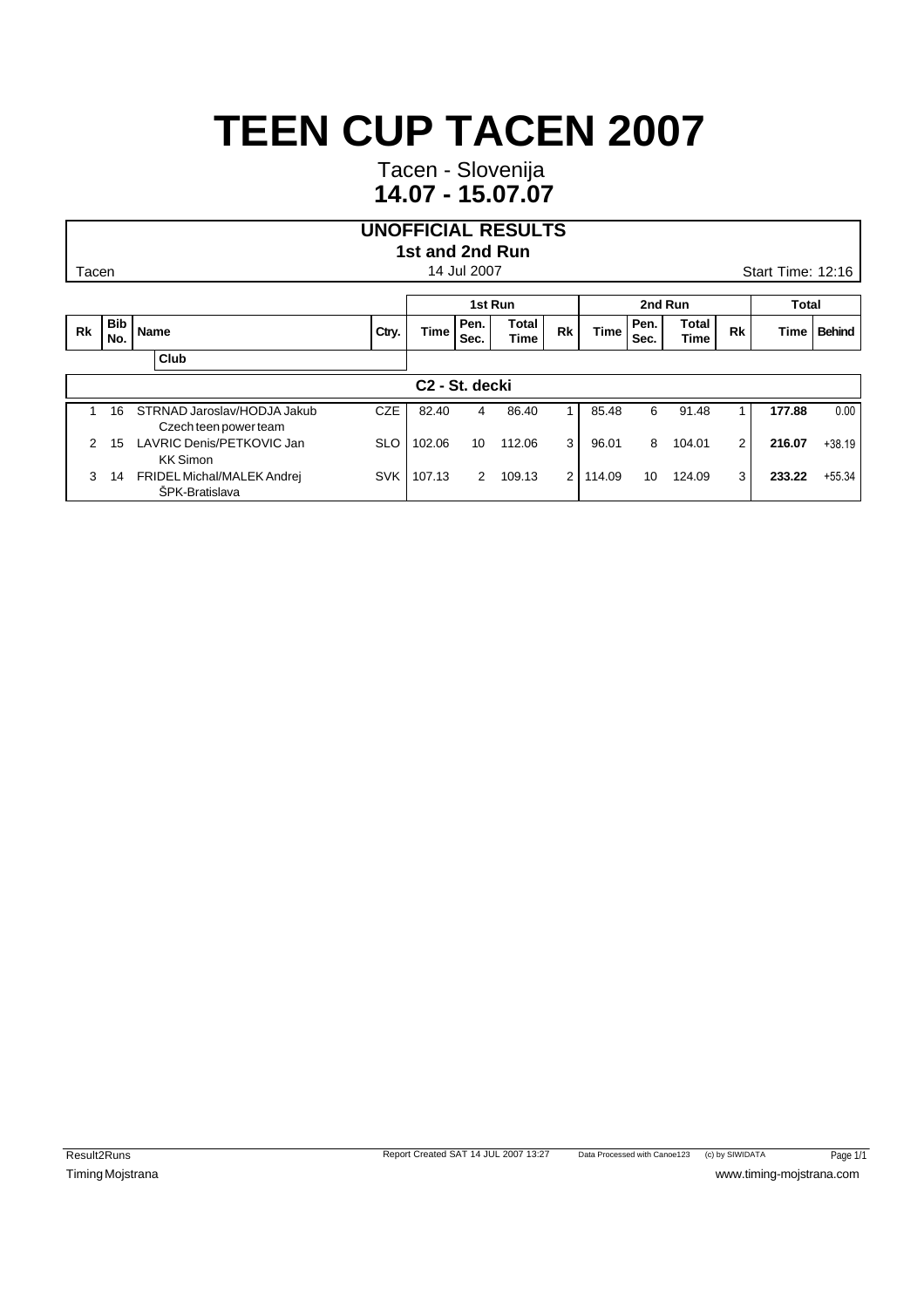Tacen - Slovenija **14.07 - 15.07.07**

#### **RESULTS 1st and 2nd Run**

Tacen **14 Jul 2007** Start Time: 12:08

|                |                   |                                                  |            |                   | 1st Run      |                      |                |             | 2nd Run      |               | Total          |        |                |
|----------------|-------------------|--------------------------------------------------|------------|-------------------|--------------|----------------------|----------------|-------------|--------------|---------------|----------------|--------|----------------|
| <b>Rk</b>      | <b>Bib</b><br>No. | Name                                             | Ctry.      | <b>Time</b>       | Pen.<br>Sec. | <b>Total</b><br>Time | <b>Rk</b>      | <b>Time</b> | Pen.<br>Sec. | Total<br>Time | <b>Rk</b>      | Time   | <b>Behind</b>  |
|                |                   | Club                                             |            |                   |              |                      |                |             |              |               |                |        |                |
|                |                   |                                                  |            | K1W - St. deklice |              |                      |                |             |              |               |                |        |                |
|                | 13                | ZASTEROVA Pavlina<br>Czech teen power team       | <b>CZE</b> | 76.85             | 0            | 76.85                | 1              | 74.43       | $\Omega$     | 74.43         | 1              | 151.28 | 0.00           |
| 2              | 11                | GALUSKOVA Karolina<br>Czech teen power team      | <b>CZE</b> | 78.02             | 2            | 80.02                | 2              | 78.29       | $\Omega$     | 78.29         | 3              | 158.31 | $+7.03$        |
| 3              | 12                | <b>WOLFFHARDT Viktoria</b>                       | <b>AUT</b> | 80.92             | 4            | 84.92                | 4              | 76.19       | $\Omega$     | 76.19         | $\overline{2}$ | 161.11 | $+9.83$        |
| $\overline{4}$ | 9                 | <b>VALIKOVA</b> Barbora<br>Czech teen power team | <b>CZE</b> | 82.40             | 2            | 84.40                | 3              | 78.32       | $\Omega$     | 78.32         | 4              | 162.72 | $+11.44$       |
| 5.             |                   | <b>FOLTYSOVA Denisa</b><br>Czech teen power team | <b>CZE</b> | 85.38             | 4            | 89.38                | 5              | 89.07       | $\Omega$     | 89.07         | 5              | 178.45 | $+27.17$       |
| 6              | 10                | <b>REBNEGGER Denise</b><br>Kanu Club Glanegg     | AUT        | 107.53            | 4            | 111.53               | 6              | 112.59      | 4            | 116.59        | $\overline{7}$ | 228.12 | $+76.84$       |
| $\overline{7}$ | 6                 | <b>LEITNER Lisa</b><br>Kanu Club Glanegg         | <b>AUT</b> | 123.47            | 10           | 133.47               | $\overline{7}$ | 99.57       | 8            | 107.57        | 6              | 241.04 | $+89.76$       |
| 8              | 8                 | <b>BRECKO Živa</b><br><b>BDS Hrastnik</b>        | <b>SLO</b> | 83.59             | 106          | 189.59               | 8              | 101.99      | 52           | 153.99        | 8              |        | 343.58 +192.30 |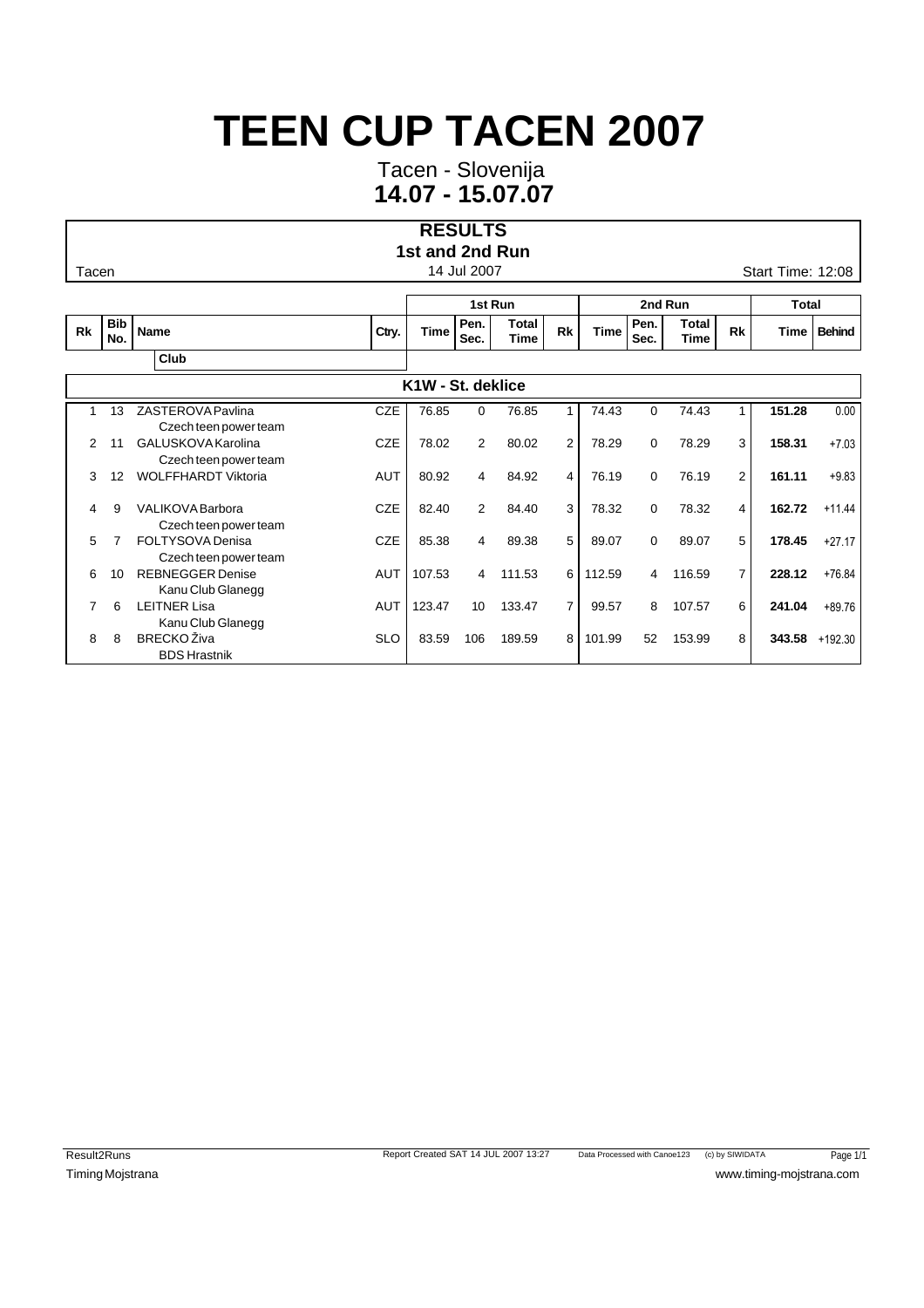Tacen - Slovenija **14.07 - 15.07.07**

#### **RESULTS 1st and 2nd Run**

Tacen 2:19

|              |                   |                                                 |            |                 |              | 1st Run                              |                |                              | 2nd Run      | <b>Total</b>  |                 |                |                |
|--------------|-------------------|-------------------------------------------------|------------|-----------------|--------------|--------------------------------------|----------------|------------------------------|--------------|---------------|-----------------|----------------|----------------|
| <b>Rk</b>    | <b>Bib</b><br>No. | <b>Name</b>                                     | Ctry.      | Time            | Pen.<br>Sec. | <b>Total</b><br><b>Time</b>          | Rk             | <b>Time</b>                  | Pen.<br>Sec. | Total<br>Time | Rk              | Time           | <b>Behind</b>  |
|              |                   | Club                                            |            |                 |              |                                      |                |                              |              |               |                 |                |                |
|              |                   |                                                 |            | K1M - St. decki |              |                                      |                |                              |              |               |                 |                |                |
| $\mathbf{1}$ | 30                | <b>KASANDA Michal</b>                           | <b>CZE</b> | 72.97           | $\mathbf 0$  | 72.97                                | $\overline{2}$ | 72.20                        | 2            | 74.20         | $\overline{2}$  | 147.17         | 0.00           |
|              |                   | Czech teen power team                           |            |                 |              |                                      |                |                              |              |               |                 |                |                |
| 2            | 39                | STRNAD Jarda                                    | <b>CZE</b> | 67.44           | 0            | 67.44                                | 1              | 76.84                        | 6            | 82.84         | 10              | 150.28         | $+3.11$        |
|              |                   | Czech teen power team                           |            |                 |              |                                      |                |                              |              |               |                 |                |                |
| 3            | 24                | <b>HVALA Tilen</b>                              | <b>SLO</b> | 74.74           | 4            | 78.74                                | 5              | 70.20                        | 2            | 72.20         | $\mathbf{1}$    | 150.94         | $+3.77$        |
|              |                   | <b>KKSE</b>                                     |            |                 |              |                                      |                |                              |              |               |                 |                |                |
| 4            | 33                | VERONESI Lorenzo                                | <b>ITA</b> | 74.61           | 4            | 78.61                                | $\overline{4}$ | 75.27                        | 2            | 77.27         | 4               | 155.88         | $+8.71$        |
|              |                   | <b>SC</b> Eridano                               |            |                 |              |                                      |                |                              |              |               |                 |                |                |
| 5            | 37                | <b>URBAN Tom</b>                                | <b>CZE</b> | 79.16           | 2            | 81.16                                | $\overline{7}$ | 73.51                        | 2            | 75.51         | 3               | 156.67         | $+9.50$        |
|              |                   | Czech teen power team                           |            |                 |              |                                      |                |                              |              |               |                 |                |                |
| 6            | 20                | NOVAK Tomaš                                     | <b>CZE</b> | 76.67           | 0            | 76.67                                | 3              | 78.94                        | 4            | 82.94         | 11              | 159.61         | $+12.44$       |
| 7            | 31                | Czech teen power team<br><b>SUHADOLNIK Erik</b> | <b>SLO</b> | 81.01           | 0            | 81.01                                | 6              | 74.75                        | 4            | 78.75         | 7               | 159.76         | $+12.59$       |
|              |                   | <b>KKSE</b>                                     |            |                 |              |                                      |                |                              |              |               |                 |                |                |
| 8            | 29                | MIKELN Matevž                                   | <b>SLO</b> | 79.96           | 2            | 81.96                                | 9              | 82.92                        | 2            | 84.92         | 14              | 166.88         | $+19.71$       |
|              |                   | <b>KKK Tacen KD-Slovenica</b>                   |            |                 |              |                                      |                |                              |              |               |                 |                |                |
| 9            | 40                | <b>STRUKELJ Matic</b>                           | <b>SLO</b> | 82.11           | 6            | 88.11                                | 12             | 80.02                        | 0            | 80.02         | 8               | 168.13         | $+20.96$       |
|              |                   | <b>KKK Tacen KD-Slovenica</b>                   |            |                 |              |                                      |                |                              |              |               |                 |                |                |
| 10           | 41                | <b>JANATA Martin</b>                            | <b>SVK</b> | 85.40           | 8            | 93.40                                | 16             | 74.08                        | 4            | 78.08         | 5               | 171.48         | $+24.31$       |
|              |                   | ŠPK-Bratislava                                  |            |                 |              |                                      |                |                              |              |               |                 |                |                |
| 11           | 25                | <b>BAHENSKY Matous</b>                          | <b>CZE</b> | 81.43           | 4            | 85.43                                | 10             | 85.23                        | 2            | 87.23         | 16              | 172.66         | $+25.49$       |
|              |                   | Czech teen power team                           |            |                 |              |                                      |                |                              |              |               |                 |                |                |
| 12           | 32                | <b>HAPAK Michal</b>                             | <b>SVK</b> | 86.59           | 2            | 88.59                                | 13             | 84.57                        | 0            | 84.57         | 13              | 173.16         | $+25.99$       |
|              |                   | ŠPK-Bratislava                                  |            |                 |              |                                      |                |                              |              |               |                 |                |                |
| 13           | 38                | <b>HRSTIC Denis</b>                             | <b>SLO</b> | 94.05           | 2            | 96.05                                | 18             | 78.12                        | 0            | 78.12         | 6               | 174.17         | $+27.00$       |
|              |                   | <b>BDS Hrastnik</b>                             |            |                 |              |                                      |                |                              |              |               |                 |                |                |
| 14           | 26                | CREPINŠEK Andrej                                | SLO        | 87.30           | 2            | 89.30                                | 14             | 85.08                        | 2            | 87.08         | 15              | 176.38         | $+29.21$       |
|              |                   | <b>KKK Tacen KD-Slovenica</b>                   |            |                 |              |                                      |                |                              |              |               |                 |                |                |
| 15           | 36                | KAPUŠIN Urban                                   | <b>SLO</b> | 86.71           | 6            | 92.71                                | 15             | 84.04                        | 0            | 84.04         | 12              | 176.75         | $+29.58$       |
|              |                   | <b>KKSE</b>                                     |            |                 |              |                                      |                |                              |              |               |                 |                |                |
| 16           | 23                | <b>MALEK Andrej</b>                             | <b>SVK</b> | 79.31           | 2            | 81.31                                | 8              | 87.54                        | 10           | 97.54         | 19              | 178.85         | $+31.68$       |
|              |                   | ŠPK-Bratislava                                  |            |                 |              |                                      |                |                              |              |               |                 |                |                |
| 17           | 34                | SKOK-NAGODE Staš                                | SLO        | 81.89           | 4            | 85.89                                | 11             | 91.92                        | 6            | 97.92         | 20              | 183.81         | $+36.64$       |
|              |                   | <b>KKK Tacen KD-Slovenica</b>                   |            |                 |              |                                      |                |                              |              |               |                 |                |                |
| 18           | 28                | <b>BUCKO Jan</b>                                | <b>SVK</b> | 89.55           | 6            | 95.55                                | 17             | 82.13                        | 10           | 92.13         | 18              | 187.68         | $+40.51$       |
| 19           | 35                | ŠPK-Bratislava<br>FRIEDL Michal                 | SVK        | 100.30          | 2            | 102.30                               | 19             | 87.12                        | 2            | 89.12         |                 | 191.42         | $+44.25$       |
|              |                   | ŠPK-Bratislava                                  |            |                 |              |                                      |                |                              |              |               | 17              |                |                |
| 20           | 18                | KLADNIK Žan                                     | SLO        | 99.80           | 6            | 105.80                               | 20             | 106.62                       | 2            | 108.62        | 22              | 214.42         | $+67.25$       |
|              |                   | <b>KKK Tacen KD-Slovenica</b>                   |            |                 |              |                                      |                |                              |              |               |                 |                |                |
| 21           | 27                | <b>MALOSSI Luca</b>                             | ITA        | 89.56           | 58           | 147.56                               | 21             | 79.08                        | 2            | 81.08         | 9               | 228.64         | $+81.47$       |
|              |                   | CCBO                                            |            |                 |              |                                      |                |                              |              |               |                 |                |                |
| 22           | 22                | <b>LOTTERITSCH Marcus</b>                       | AUT        | 107.49          | 56           | 163.49                               | 22             | 90.17                        | 52           | 142.17        | 24              |                | 305.66 +158.49 |
|              |                   | Kanu Club Glanegg                               |            |                 |              |                                      |                |                              |              |               |                 |                |                |
| 23           |                   | 17 LEITNER Mario                                | AUT        | 100.45          | 106          | 206.45                               | 23             | 97.41                        | 2            | 99.41         | 21              | 305.86 +158.69 |                |
|              |                   | Kanu Club Glanegg                               |            |                 |              |                                      |                |                              |              |               |                 |                |                |
| Result2Runs  |                   |                                                 |            |                 |              | Report Created SAT 14 JUL 2007 13:28 |                | Data Processed with Canoe123 |              |               | (c) by SIWIDATA |                | Page 1/2       |

 $\mathcal{O}$  and  $\mathcal{O}$ 

Timing Mojstrana www.timing-mojstrana.com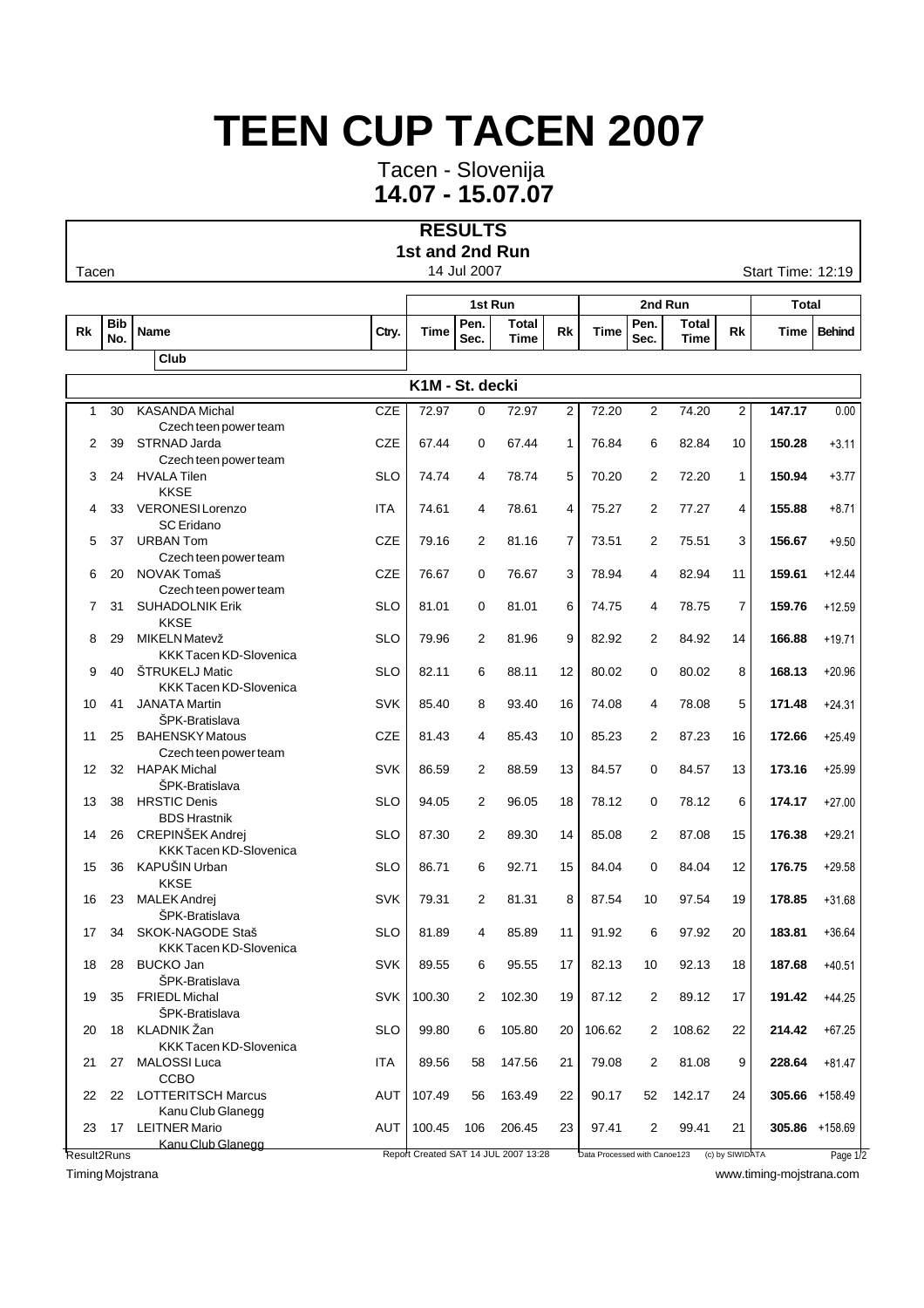Tacen - Slovenija **14.07 - 15.07.07**

#### **RESULTS 1st and 2nd Run**

|            |                   |                                      |            |                 | 1st Run      |                      |    |             | 2nd Run      | Total                |    |  |                |
|------------|-------------------|--------------------------------------|------------|-----------------|--------------|----------------------|----|-------------|--------------|----------------------|----|--|----------------|
| Rk         | <b>Bib</b><br>No. | Name                                 | Ctry.      | Time            | Pen.<br>Sec. | Total<br><b>Time</b> | Rk | <b>Time</b> | Pen.<br>Sec. | Total<br><b>Time</b> | Rk |  | Time   Behind  |
|            |                   | Club                                 |            |                 |              |                      |    |             |              |                      |    |  |                |
|            |                   |                                      |            | K1M - St. decki |              |                      |    |             |              |                      |    |  |                |
| 24         | 21                | MEDVED Aljaž<br><b>BDS Hrastnik</b>  | <b>SLO</b> | 101.53          | 106          | 207.53               | 24 | 101.83      | 8            | 109.83               | 23 |  | 317.36 +170.19 |
| <b>DNS</b> | 19                | <b>KLJUN Jure</b><br><b>KK Simon</b> | <b>SLO</b> |                 |              | <b>DNS</b>           |    |             |              | <b>DNS</b>           |    |  |                |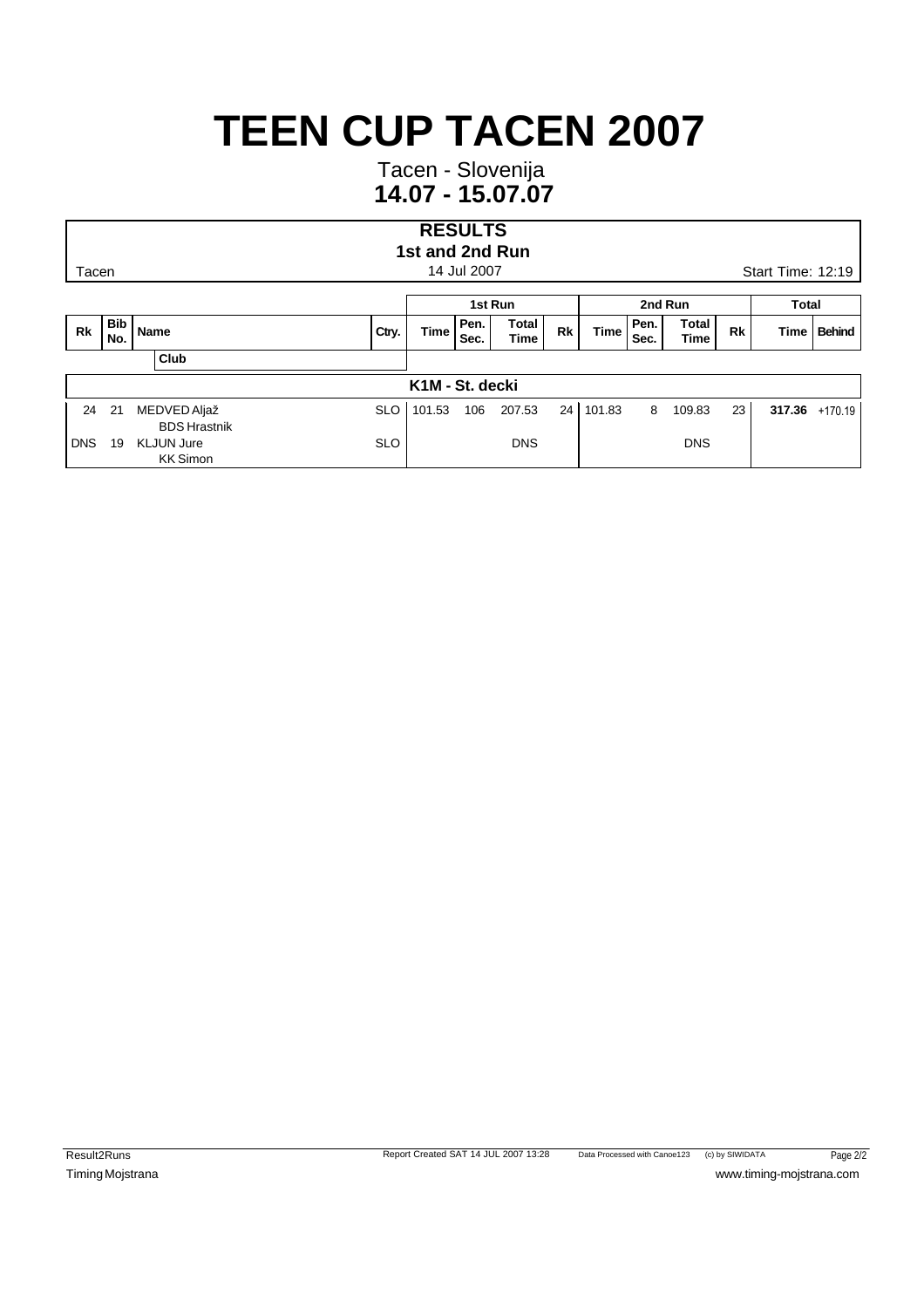Tacen - Slovenija **14.07 - 15.07.07**

#### **RESULTS 1st and 2nd Run**

Tacen **14 Jul 2007** Start Time: 12:44

|           |                   |                                                |            |                   | 1st Run      |                      |                |             | 2nd Run      |               | <b>Total</b>   |        |               |
|-----------|-------------------|------------------------------------------------|------------|-------------------|--------------|----------------------|----------------|-------------|--------------|---------------|----------------|--------|---------------|
| <b>Rk</b> | <b>Bib</b><br>No. | <b>Name</b>                                    | Ctry.      | Time              | Pen.<br>Sec. | <b>Total</b><br>Time | <b>Rk</b>      | <b>Time</b> | Pen.<br>Sec. | Total<br>Time | <b>Rk</b>      | Time   | <b>Behind</b> |
|           |                   | Club                                           |            |                   |              |                      |                |             |              |               |                |        |               |
|           |                   |                                                |            | C1 - MI. mladinci |              |                      |                |             |              |               |                |        |               |
|           | 48                | <b>ZVER Miha</b><br><b>KK Simon</b>            | <b>SLO</b> | 72.59             | 0            | 72.59                | 1              | 72.36       | 4            | 76.36         | $\overline{2}$ | 148.95 | 0.00          |
| 2         | 46                | <b>MOKOTAR Jure</b><br><b>KK Simon</b>         | <b>SLO</b> | 72.68             | 4            | 76.68                | $\overline{2}$ | 71.33       | 2            | 73.33         | 1              | 150.01 | $+1.06$       |
| 3         | 44                | MIKELJ Ambrož<br><b>KKK</b> Celje              | <b>SLO</b> | 81.86             | 6            | 87.86                | 4              | 88.31       | 4            | 92.31         | 3              | 180.17 | $+31.22$      |
| 4         | 47                | <b>CASTRO</b> Michele<br><b>CCBO</b>           | <b>ITA</b> | 87.80             | 0            | 87.80                | 3              | 92.24       | 6            | 98.24         | 4              | 186.04 | $+37.09$      |
| 5         | 49                | <b>ULBERICH Pavol</b><br><b>SPK-Bratislava</b> | <b>SVK</b> | 80.39             | 8            | 88.39                | 5              | 88.99       | 12           | 100.99        | 5              | 189.38 | $+40.43$      |
| 6         | 43                | <b>TOGNETTI Matteo</b><br><b>CCBO</b>          | <b>ITA</b> | 100.34            | 6            | 106.34               | 6              | 94.69       | 10           | 104.69        | 6              | 211.03 | $+62.08$      |
| 7         | 45                | <b>CERNY Richard</b><br>ŠPK-Bratislava         | <b>SVK</b> | 103.84            | 6            | 109.84               | $\overline{7}$ | 102.93      | 4            | 106.93        | 7              | 216.77 | $+67.82$      |
| 8         | 42                | AVBELJ Domen<br><b>KK Simon</b>                | <b>SLO</b> | 106.41            | 4            | 110.41               | 8              | 101.39      | 8            | 109.39        | 8              | 219.80 | $+70.85$      |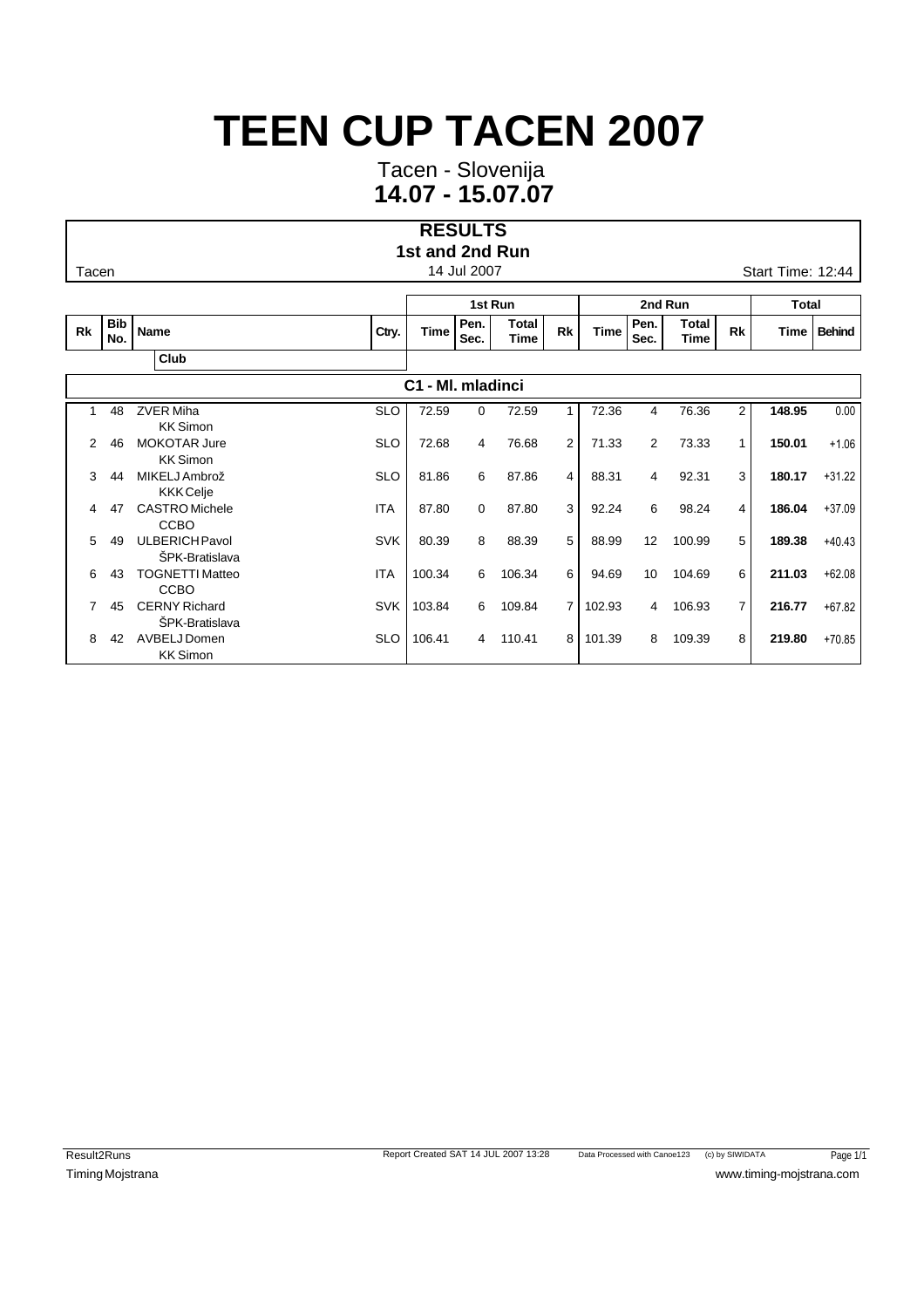Tacen - Slovenija **14.07 - 15.07.07**

#### **RESULTS 1st and 2nd Run**

Tacen **14 Jul 2007** Start Time: 12:55

|               |                               |                                                         |            |        |              | 1st Run                     |                |             | 2nd Run      | Total                |    |        |          |
|---------------|-------------------------------|---------------------------------------------------------|------------|--------|--------------|-----------------------------|----------------|-------------|--------------|----------------------|----|--------|----------|
| Rk            | <b>Bib</b><br>No.             | Name                                                    | Ctry.      | Time   | Pen.<br>Sec. | <b>Total</b><br><b>Time</b> | Rk             | <b>Time</b> | Pen.<br>Sec. | Total<br><b>Time</b> | Rk | Time   | Behind   |
|               |                               | Club                                                    |            |        |              |                             |                |             |              |                      |    |        |          |
|               | C <sub>2</sub> - MI. mladinci |                                                         |            |        |              |                             |                |             |              |                      |    |        |          |
|               | 53                            | STRUKELJ Matic/POLJANEC Matej<br>KKK Tacen KD-Slovenica | SLO        | 93.81  | 6            | 99.81                       |                | 97.78       | 6            | 103.78               | 2  | 203.59 | 0.00     |
| $\mathcal{P}$ | 54                            | CERNY Richard/ULBRICH Pavol<br><b>SPK-Bratislava</b>    | <b>SVK</b> | 126.72 | 4            | 130.72                      | $\overline{2}$ | 96.83       | 6            | 102.83               |    | 233.55 | $+29.96$ |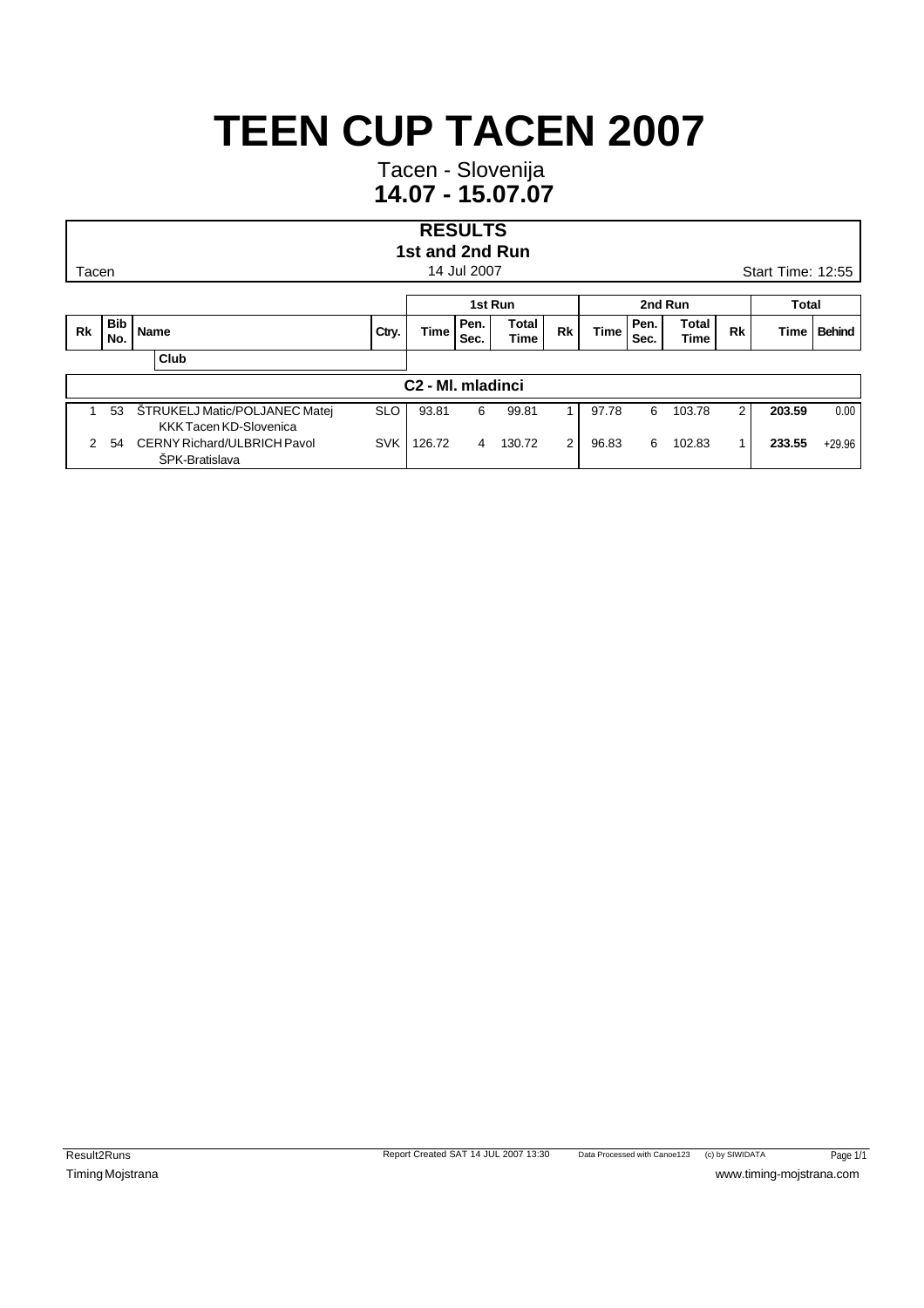Tacen - Slovenija **14.07 - 15.07.07**

#### **RESULTS 1st and 2nd Run**

|               |                   |                                               |            | 1st Run            |              |                      |                |             | 2nd Run      | <b>Total</b>         |                |        |               |
|---------------|-------------------|-----------------------------------------------|------------|--------------------|--------------|----------------------|----------------|-------------|--------------|----------------------|----------------|--------|---------------|
| <b>Rk</b>     | <b>Bib</b><br>No. | Name                                          | Ctry.      | <b>Time</b>        | Pen.<br>Sec. | <b>Total</b><br>Time | <b>Rk</b>      | <b>Time</b> | Pen.<br>Sec. | <b>Total</b><br>Time | <b>Rk</b>      | Time   | <b>Behind</b> |
|               |                   | Club                                          |            |                    |              |                      |                |             |              |                      |                |        |               |
|               |                   |                                               |            | K1W - MI. mladinke |              |                      |                |             |              |                      |                |        |               |
|               | 51                | <b>HRSTIC Rosana</b><br><b>BDS Hrastnik</b>   | <b>SLO</b> | 78.25              | 0            | 78.25                |                | 81.91       | 8            | 89.91                |                | 168.16 | 0.00          |
| $\mathcal{P}$ | 50                | NEVAŽILOVA Kristina<br><b>SPK-Bratislava</b>  | <b>SVK</b> | 77.73              | 2            | 79.73                | $\overline{2}$ | 89.93       | 0            | 89.93                | $\overline{2}$ | 169.66 | $+1.50$       |
| 3             | 52                | <b>SRAMKOVA Michaela</b><br><b>KVS Sušice</b> | <b>CZE</b> | 89.92              | 6            | 95.92                | 3              | 97.46       | 4            | 101.46               | 3              | 197.38 | $+29.22$      |